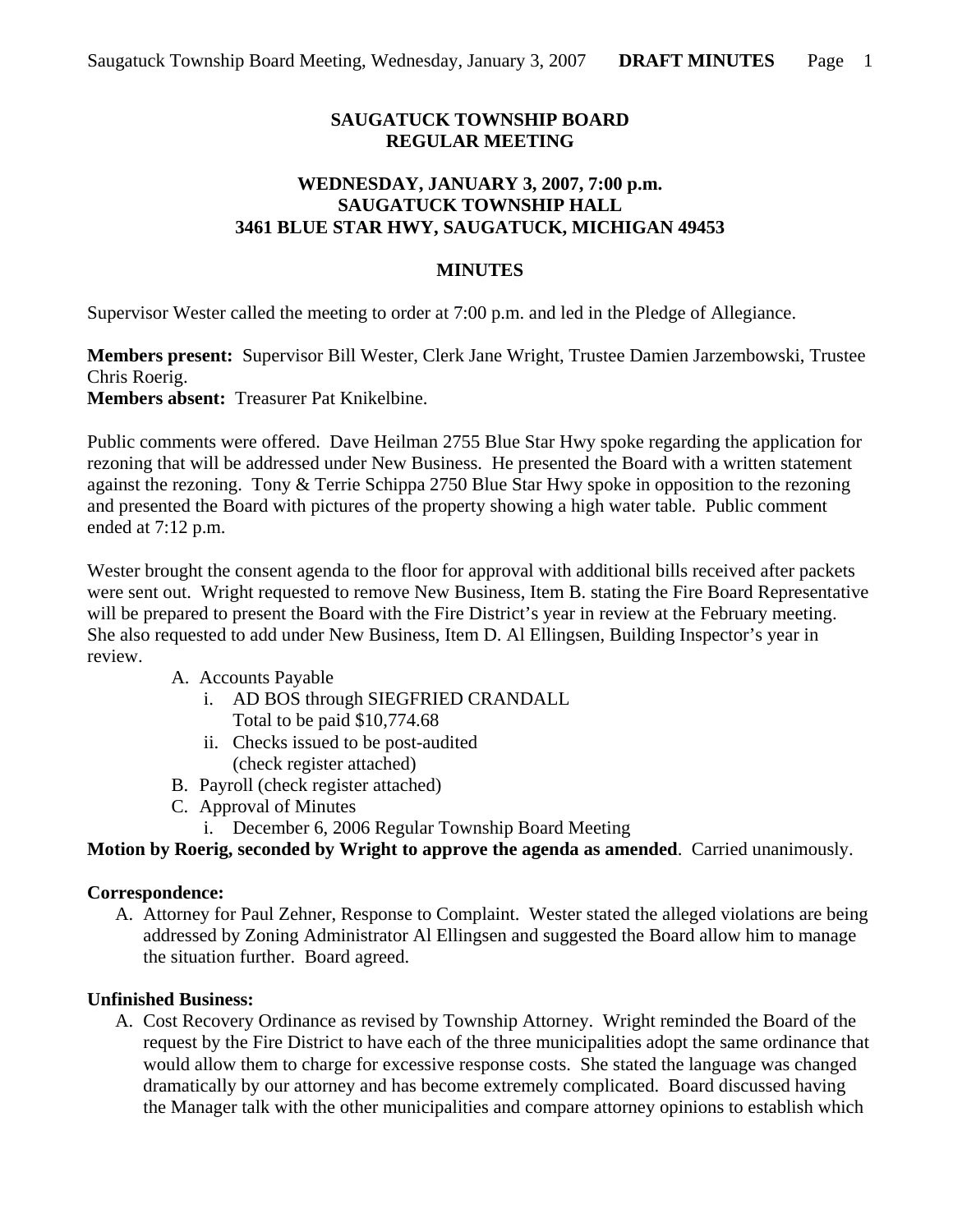language is appropriate. **Motion by Jarzembowski, seconded by Wester to table the Cost Recovery Ordinance as revised by Ron Bultje pending further information from the other municipalities.** Motion to table passed unanimously.

#### **New Business:**

- A. Rezoning Request by Millennium Properties. Jarzembowski stated the Planning Commission is requesting the denial of a request to rezone from A-1 to C-3 a bulk portion of a 14 acre parcel, a denial of a request to rezone from C-3 to A-1 a 3.66 acre portion of a parcel on the west side of Blue Star Hwy, and the approval of a request to rezone with conditions from A-1 to C-3 a 3.63 acre portion of a parcel on the east side of Blue Star Hwy. Planning Commission Chair Jim Hanson was present and reviewed the procedures the Board could take. Discussion took place at great length with Board asking questions regarding the contract zoning agreement that would be attached if the rezoning is approved, the high water level of the parcel that is presented to be rezoned, and the rules necessary to follow for rezoning requests. Hanson responded to the public comments and verified those comments were heard by the Planning Commission prior to their recommendation to rezone. He also cited the legal criteria used for rezoning which he felt they adhered to. Wester verified the owners recently purchased the property with the knowledge they would not be able to utilize the property in the manner desired without rezoning. Additional discussion took place and there was a **Motion by Roerig, seconded by Jarzembowski to table the three rezoning requests until the next Board meeting in February pending further information.** Motion to table passed unanimously.
- B. Fire Board Representative, year in review was deleted from the agenda until next meeting.
- C. Proposal to establish a Joint Planning Committee. Wester stated the tri-community plan calls for a Joint Planning Committee to be formed to take an advisory role for each of the three municipal planning commissions. Hanson stated the committee would be beneficial only if there is a meaningful agenda to follow. Wright agreed it would help in the communication between municipalities and felt with a budget amendment the township could pay its portion to support such a committee. She added three people from each would be a good representation of the communities suggesting one from the current planning commission, one from the zoning board of appeals and one from either the board or an interested individual within the community. **Motion by Roerig, seconded by Jarzembowski to support the establishment of a Joint Planning Committee and appoint Jim Hanson to the committee.** Motion carried unanimously.
- D. Building Inspector Year in Review. Wright stated the B.I. has submitted the 2006 building permit summary outlining the 148 permits issued in 2006 at a value of \$16,069,315.

### **Committee Reports:**

- A. Planning Commission. Jarzembowski reported a special approval use for an individual to rebuild foreign cars, and a service station with convenience store at exit 36.
- B. Road Commission. Roerig verified there will be a public hearing for Bradley Road resurfacing after the engineering is done so residents can see what impact it will have. He also reported talking with the County Road Commissioner and noted the township will be required to pay more towards road improvements on county owned roads within the township, thereby making the extra voted road millage even more vital.
- C. Interurban. No report.
- D. Fire Authority. No report.